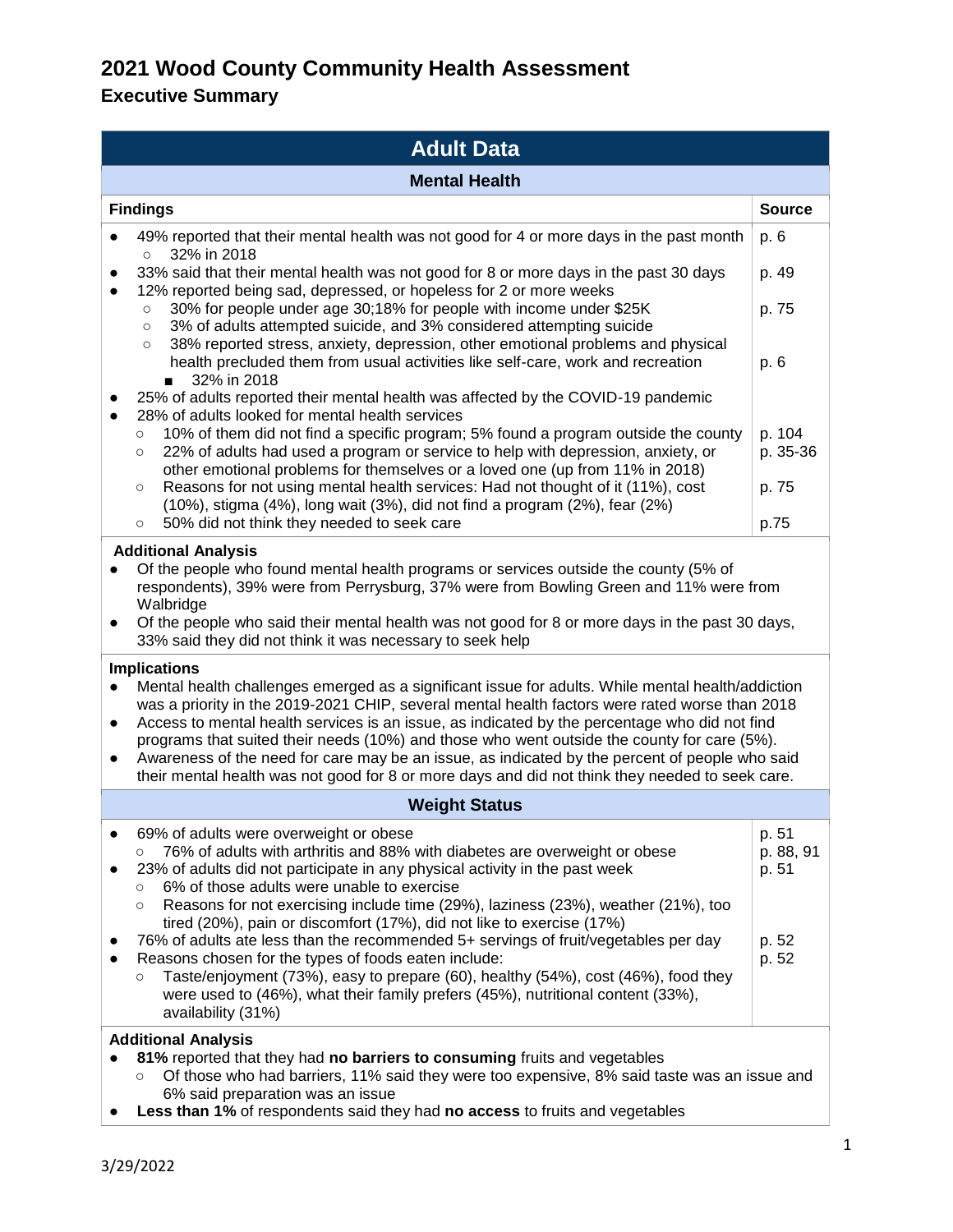| <b>Implications</b><br>Rates of obesity and overweight are slightly better than the 2018 CHA and consistent with rates in<br>Ohio and the U.S. overall. Nevertheless, obesity is associated with higher rates of comorbidities<br>such as arthritis, diabetes, cardiovascular diseases and death.<br>Inadequate physical activity is a risk factor for obesity, as are unhealthy eating habits.<br>Personal choices and preferences weigh heavily in individual decisions about how much to<br>$\bullet$<br>exercise and the kinds of foods people eat. |                                                                                                                                                                                                                                                                            |          |  |
|---------------------------------------------------------------------------------------------------------------------------------------------------------------------------------------------------------------------------------------------------------------------------------------------------------------------------------------------------------------------------------------------------------------------------------------------------------------------------------------------------------------------------------------------------------|----------------------------------------------------------------------------------------------------------------------------------------------------------------------------------------------------------------------------------------------------------------------------|----------|--|
|                                                                                                                                                                                                                                                                                                                                                                                                                                                                                                                                                         | <b>Alcohol, Tobacco and Drug Use</b>                                                                                                                                                                                                                                       |          |  |
|                                                                                                                                                                                                                                                                                                                                                                                                                                                                                                                                                         | <b>Alcohol Use</b>                                                                                                                                                                                                                                                         |          |  |
|                                                                                                                                                                                                                                                                                                                                                                                                                                                                                                                                                         | 71% of adults in Wood County were current drinkers (Up from 68% in 2018)<br>$\circ$<br>Higher than 2019 Ohio (53%) and U.S. (54%) rates<br>$\circ$                                                                                                                         | p. 60    |  |
|                                                                                                                                                                                                                                                                                                                                                                                                                                                                                                                                                         | 32% of adults were binge drinkers [consuming more than 4 (women) or 5 (men)<br>alcoholic beverages on a single occasion in the past 30 days]                                                                                                                               | p. 60    |  |
|                                                                                                                                                                                                                                                                                                                                                                                                                                                                                                                                                         | <b>Tobacco Use</b>                                                                                                                                                                                                                                                         | p. 56    |  |
|                                                                                                                                                                                                                                                                                                                                                                                                                                                                                                                                                         | 10% of Wood County adults smoke; 8% of adults used e-cigarettes in the past year<br>58% of smokers tried to quit in the past year; 21% are former smokers<br>$\circ$                                                                                                       |          |  |
|                                                                                                                                                                                                                                                                                                                                                                                                                                                                                                                                                         | <b>Recreational Drug Use</b>                                                                                                                                                                                                                                               |          |  |
|                                                                                                                                                                                                                                                                                                                                                                                                                                                                                                                                                         | 9% used recreational marijuana in the past 6 months (Up from 6% in 2018)<br>22% of people under 30 used recreational marijuana<br>$\circ$                                                                                                                                  | p. 64-65 |  |
| $\bullet$                                                                                                                                                                                                                                                                                                                                                                                                                                                                                                                                               | 5% of adults had used medication not prescribed for them or took more than prescribed<br>to feel good, high, more active, and/or alert during the past 6 months                                                                                                            |          |  |
|                                                                                                                                                                                                                                                                                                                                                                                                                                                                                                                                                         | 5% of adults had used other recreational drugs                                                                                                                                                                                                                             |          |  |
|                                                                                                                                                                                                                                                                                                                                                                                                                                                                                                                                                         | 48% of those who used recreational drugs used them every day                                                                                                                                                                                                               |          |  |
| <b>Implications</b><br>Alcohol use rates increased over 2018, and are substantially higher than Ohio and the U.S. overall.<br>Alcohol use is associated with higher risk of chronic disease.<br>While tobacco use did not increase, tobacco is the biggest preventable cause of disease in the U.S.                                                                                                                                                                                                                                                     |                                                                                                                                                                                                                                                                            |          |  |
| <b>Health Behaviors</b>                                                                                                                                                                                                                                                                                                                                                                                                                                                                                                                                 |                                                                                                                                                                                                                                                                            |          |  |
| $\bullet$                                                                                                                                                                                                                                                                                                                                                                                                                                                                                                                                               | 14% of adults had been forced to engage in sexual activity when they did not want to at<br>some point in their lifetime<br>30% for people under age 30; 27% for people with income less than \$25,000<br>$\circ$                                                           | p. 70-71 |  |
|                                                                                                                                                                                                                                                                                                                                                                                                                                                                                                                                                         | <b>Additional Analysis</b>                                                                                                                                                                                                                                                 |          |  |
|                                                                                                                                                                                                                                                                                                                                                                                                                                                                                                                                                         | Two questions assessed participants experience with forced sexual activity.<br>All individuals who reported they had been forced to have sex were female.<br>$\circ$<br>85% of people who reported they had been forced to engage in other sexual activity were<br>female. |          |  |
|                                                                                                                                                                                                                                                                                                                                                                                                                                                                                                                                                         | <b>Implications</b>                                                                                                                                                                                                                                                        |          |  |
|                                                                                                                                                                                                                                                                                                                                                                                                                                                                                                                                                         | Sexual violence can negatively impact health in many ways. People who have experienced it are<br>more likely to exhibit other unhealthy behaviors, including smoking tobacco, drug, and alcohol<br>abuse, and engaging in risky sexual activity.                           |          |  |
|                                                                                                                                                                                                                                                                                                                                                                                                                                                                                                                                                         | <b>Health Care Access and Utilization</b>                                                                                                                                                                                                                                  |          |  |
|                                                                                                                                                                                                                                                                                                                                                                                                                                                                                                                                                         | 7% of adults were without health care coverage; 10% of males were without coverage                                                                                                                                                                                         | p. 75    |  |
| <b>Implications</b><br>People without insurance are less likely to have a primary care provider, and they may not be able<br>to afford the health care services and medications they need.                                                                                                                                                                                                                                                                                                                                                              |                                                                                                                                                                                                                                                                            |          |  |
|                                                                                                                                                                                                                                                                                                                                                                                                                                                                                                                                                         | <b>Adverse Childhood Experiences (ACEs)</b>                                                                                                                                                                                                                                |          |  |
|                                                                                                                                                                                                                                                                                                                                                                                                                                                                                                                                                         | 19% of adults experienced 4 or more ACEs; 33% of adults under the age of 30.                                                                                                                                                                                               | p. 39    |  |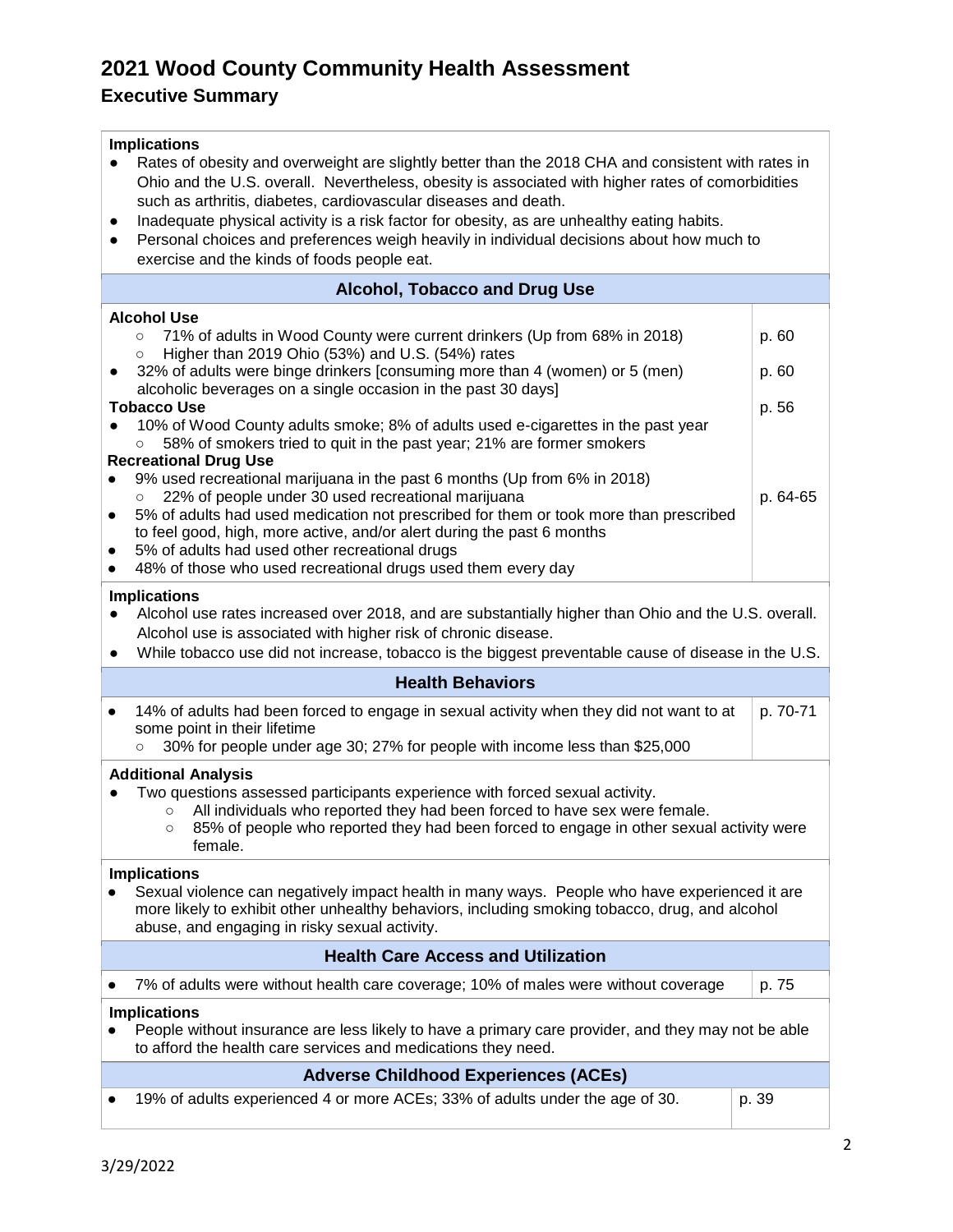# **Executive Summary**

|  | Additional Data |
|--|-----------------|
|  |                 |

| <b>Adult Behaviors</b>                                                                              | <b>Experienced 4</b><br>or More ACEs | <b>Did Not</b><br><b>Experience</b><br><b>Any ACEs</b> |
|-----------------------------------------------------------------------------------------------------|--------------------------------------|--------------------------------------------------------|
| <b>Current drinker</b> (had at least one alcoholic beverage in the past month)                      | 74%                                  | 66%                                                    |
| <b>Classified as overweight or obese by BMI</b>                                                     | 71%                                  | 66%                                                    |
| <b>Binge drinker</b> (drank 5 or more drinks for males and 4 or more for<br>females on an occasion) | 55%                                  | 41%                                                    |
| <b>Current smoker</b> (currently smoke on some or all days)                                         | 23%                                  | 6%                                                     |
| Contemplated suicide in the past 12 months                                                          | 13%                                  | 0%                                                     |
| Medication misuse in the past 6 months                                                              | 0%                                   | 6%                                                     |
| Used recreational marijuana in the past 6 months                                                    | 43%                                  | 3%                                                     |

#### **Implications**

● ACEs can lead to poorer health outcomes including obesity, depression, and alcoholism. The greater the number of ACEs, the greater the risk for negative health outcomes.

| <b>Poverty and Health Outcomes</b>                                                                                                                                                                                                                       |                                                                                                                                                                                                                                                    |                  |  |  |
|----------------------------------------------------------------------------------------------------------------------------------------------------------------------------------------------------------------------------------------------------------|----------------------------------------------------------------------------------------------------------------------------------------------------------------------------------------------------------------------------------------------------|------------------|--|--|
| Findings - Adults with Income Under \$25,000 per Year                                                                                                                                                                                                    |                                                                                                                                                                                                                                                    |                  |  |  |
|                                                                                                                                                                                                                                                          | <b>Quality of Life</b>                                                                                                                                                                                                                             |                  |  |  |
|                                                                                                                                                                                                                                                          | 71% said quality of life was limited in some way vs. 34% of those with income > \$25,000.<br>37% of adults rated their health as fair or poor vs. 7% of those with income >\$25,000.<br><b>Mental Health</b>                                       | p. 95<br>p. 48-9 |  |  |
|                                                                                                                                                                                                                                                          | 75% rated their mental health as not good vs. 45% of adults with income >\$25,000.<br>18% felt sad or hopeless 2+ weeks in a row vs. 10% of those with income >\$25,000.<br><b>Weight Status</b>                                                   | p. 48<br>p. 76   |  |  |
|                                                                                                                                                                                                                                                          | 87% are overweight or obese vs. 63% of those with income > \$25,000.<br>68% are obese compared with 30% of those with income > \$25,000.<br><b>Access to Care</b>                                                                                  | p. 53<br>p. 53   |  |  |
| $\bullet$                                                                                                                                                                                                                                                | 54% had a routine exam in the past year vs. 70% of those with income >\$25,000.<br>29% visited a dentist or dental clinic v. 66% of those with income > \$25,000.                                                                                  | p. 37<br>p. 46   |  |  |
|                                                                                                                                                                                                                                                          | <b>Chronic Conditions</b><br>13% had diabetes vs. 7% of those with income >\$25,000.<br>Alcohol, Tobacco and Drug Use                                                                                                                              | p. 92            |  |  |
| $\bullet$                                                                                                                                                                                                                                                | 81% were current drinkers compared to 70% those with income >\$25,000 and had an<br>average of 6.6 alcoholic drinks vs. 3.0 drinks for those with income > \$25,000.                                                                               | p. 61            |  |  |
| $\bullet$                                                                                                                                                                                                                                                | 13% used recreational marijuana in the past 6 mos. vs. 3% with income > \$25,000.<br>11% misused prescription medication in the past 6 mos. vs. 3% with income > \$25,000.                                                                         | p. 65<br>p. 65   |  |  |
| $\bullet$                                                                                                                                                                                                                                                | <b>Sexual Behavior</b><br>At some point in their lives, 27% had been forced to have sexual activity when they did<br>not want to vs. 14% of the total adult population.                                                                            | p. 70            |  |  |
|                                                                                                                                                                                                                                                          | <b>ACEs</b><br>26% experienced 4 or more ACESs vs. 17% of those with income > \$25,000                                                                                                                                                             | p. 100           |  |  |
| <b>Additional Analysis</b>                                                                                                                                                                                                                               |                                                                                                                                                                                                                                                    |                  |  |  |
| 9.9% of Wood County residents live in poverty (U.S. Census Bureau, 2021)<br>2% of respondents said someone in the household went to bed hungry at least 2 days a week<br>$\bullet$<br>Of those, 43% had household income at or below \$34,000<br>$\circ$ |                                                                                                                                                                                                                                                    |                  |  |  |
|                                                                                                                                                                                                                                                          | <b>Implications</b><br>People who live in poverty generally have poorer health outcomes due to increased risk of mental<br>illness, chronic diseases such as heart disease and heart disease and shorter life expectancy<br>(Healthy People 2030). |                  |  |  |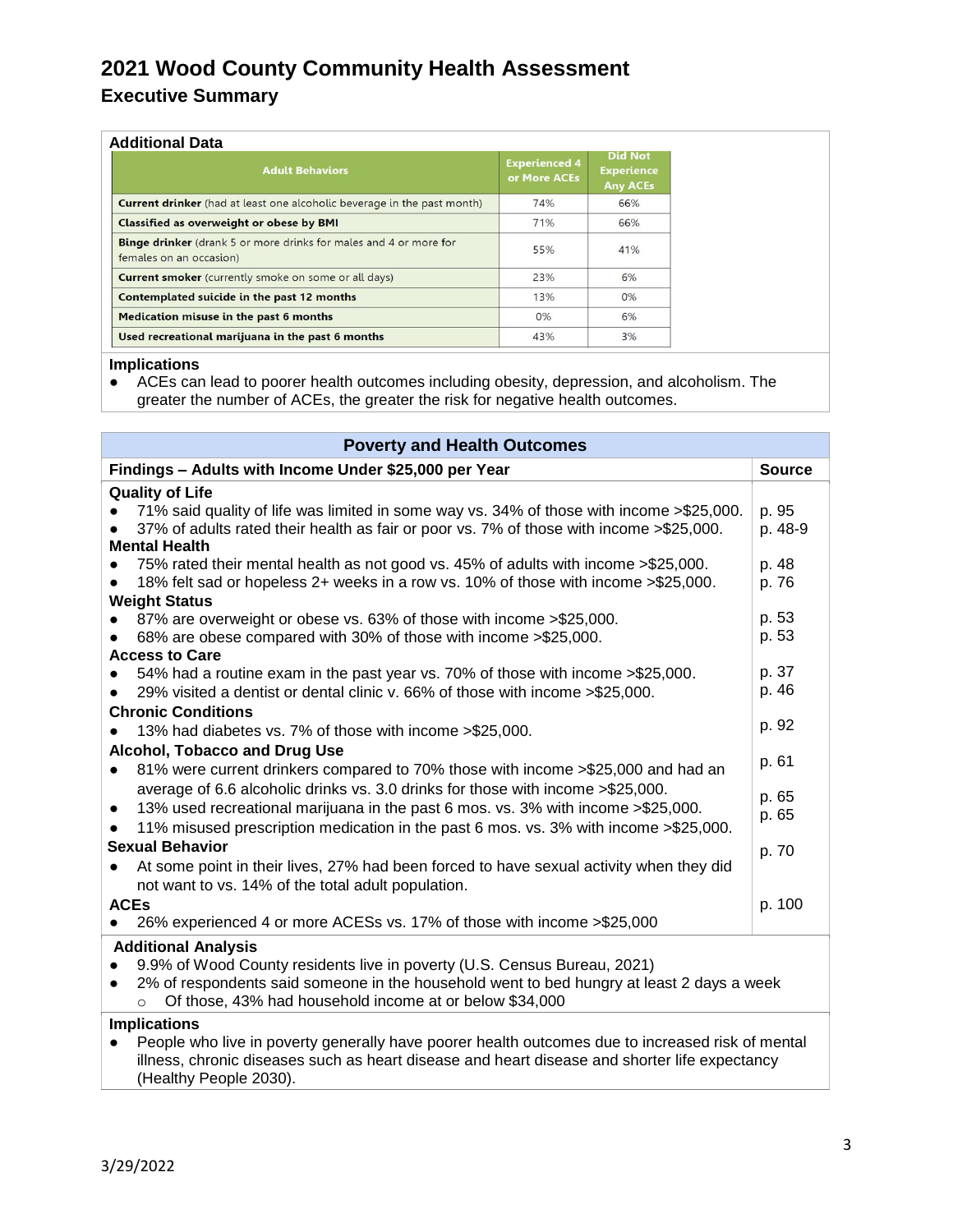| <b>Youth Data</b>                                                                                                                                                                                                                                                                                                                                                                                                                                                                                                                                                                                                                                                                                                                            |                                               |  |  |
|----------------------------------------------------------------------------------------------------------------------------------------------------------------------------------------------------------------------------------------------------------------------------------------------------------------------------------------------------------------------------------------------------------------------------------------------------------------------------------------------------------------------------------------------------------------------------------------------------------------------------------------------------------------------------------------------------------------------------------------------|-----------------------------------------------|--|--|
| <b>Mental Health</b>                                                                                                                                                                                                                                                                                                                                                                                                                                                                                                                                                                                                                                                                                                                         |                                               |  |  |
| <b>Findings</b>                                                                                                                                                                                                                                                                                                                                                                                                                                                                                                                                                                                                                                                                                                                              | <b>Source</b>                                 |  |  |
| 29% of youth reported they felt so sad or hopeless almost every day for two weeks or<br>more in a row that they stopped doing some usual activities in the past year.<br>Only 23% reported that they did not have anxiety, stress or depression.<br>$\circ$<br>Major contributors to anxiety, stress, or depression were:<br>Academic success (48%), self-image (36%), sports (33%), fighting with friends<br>$\circ$                                                                                                                                                                                                                                                                                                                        | p.120<br>p. 118                               |  |  |
| $(30\%)$ .<br>14% of youth had seriously considered attempting suicide in the past year.<br>$\bullet$<br>5% attempted suicide in the past year.<br>$\circ$                                                                                                                                                                                                                                                                                                                                                                                                                                                                                                                                                                                   | p. 119                                        |  |  |
| 20% purposely hurt themselves sometime in their life.<br>Youth said they would reach out to the following to express feelings of depression or<br>$\bullet$<br>suicide:<br>Best friend (59%), parent (33%), girlfriend or boyfriend (22%), and sibling (22%)<br>$\circ$<br>8% of youth reported they would seek care from a professional counselor<br>$\circ$<br>6% reported they would seek help from a school counselor<br>$\circ$<br>2% said they would seek help through a Crisis Text Line<br>$\circ$<br>25% reported they had no one to talk to.<br>Youth coping mechanisms for mental health included sleeping (41%), hobbies (33%),<br>$\bullet$<br>exercising (29%), and (3%) Drinking alcohol/smoking/using tobacco/illegal drugs. | p. 125<br>p. 118<br>p. 118<br>p. 118          |  |  |
| <b>Additional Analysis</b><br>30% of youth reported being bullied in the past year, and 29% of youth who reported being bullied<br>seriously considered attempting suicide.                                                                                                                                                                                                                                                                                                                                                                                                                                                                                                                                                                  |                                               |  |  |
| <b>Implications</b><br>Mental health challenges emerged as a significant issue for youth. While rates of seriously<br>contemplating suicide declined vs. 2018, nearly 20% of youth seriously considered or attempted<br>suicide in the past year.<br>Bullying may increase risk of suicide.<br>Access to sources of support may be an issue, as 25% reported they had no one to talk to and only<br>$\bullet$<br>8% reported that they would seek care from a professional counselor.                                                                                                                                                                                                                                                        |                                               |  |  |
| <b>Weight Status</b>                                                                                                                                                                                                                                                                                                                                                                                                                                                                                                                                                                                                                                                                                                                         |                                               |  |  |
| 31% of Wood County youth were overweight or obese; 18% are obese.<br>$\bullet$<br>40% of all youth were trying to lose weight.<br>$\circ$<br>10% of youth did not participate in any physical activity in the past week.<br>Methods to lose weight or keep from gaining weight included exercising (46%),<br>increasing water intake (46%), and eating less food/few calories/low-fat foods (33%).<br>50% of youth who were bullied at school were overweight or obese.                                                                                                                                                                                                                                                                      | p. 105<br>p. 107<br>p. 107<br>p.107<br>p. 126 |  |  |
| <b>Implications</b><br>Rates of obesity are slightly higher than the 2018 CHA, higher than rates in Ohio and consistent<br>with the U.S. overall. Obesity is associated with higher rates of comorbidities such as arthritis,<br>diabetes, cardiovascular diseases and death.                                                                                                                                                                                                                                                                                                                                                                                                                                                                |                                               |  |  |
| <b>Tobacco Use</b>                                                                                                                                                                                                                                                                                                                                                                                                                                                                                                                                                                                                                                                                                                                           |                                               |  |  |
| 2% of youth were current smokers; 8% of youth had tried cigarette smoking.<br>Average age of onset for smoking was 12.7 years.<br>$\circ$<br>14% of all those who had smoked a whole cigarette did so at 10 years old or<br>O<br>younger, and 29% had done so by 12 years old.<br>Types of tobacco used: e-cigarettes (9%); cigarettes (4%); Swishers (3%); Others (9%).<br>Youth obtained cigarettes in the following ways:                                                                                                                                                                                                                                                                                                                 | p. 108<br>p. 108                              |  |  |
|                                                                                                                                                                                                                                                                                                                                                                                                                                                                                                                                                                                                                                                                                                                                              |                                               |  |  |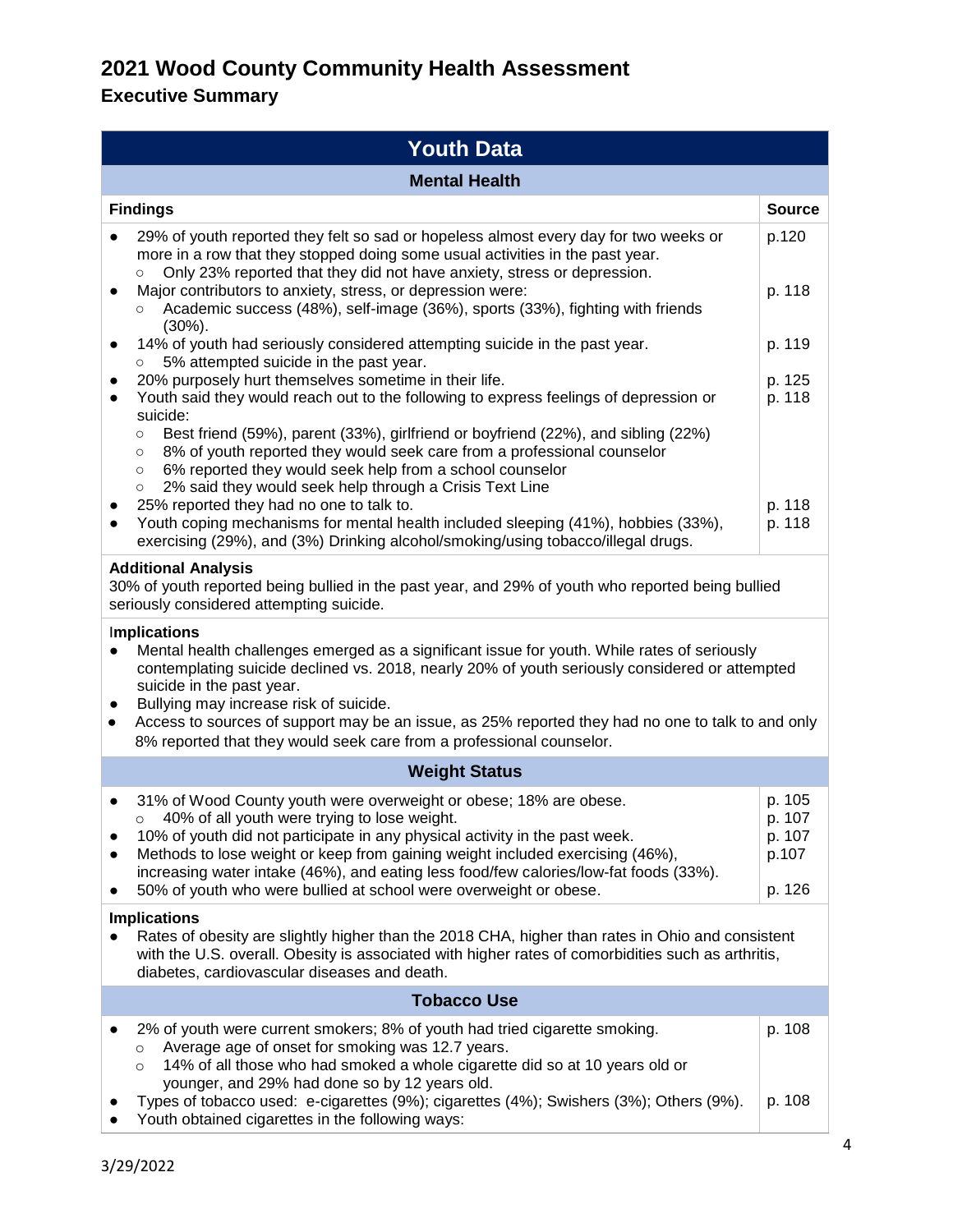### **Executive Summary**

|         | Borrowed from someone else (71%) | p. 108                                                                                                                                                                                     |
|---------|----------------------------------|--------------------------------------------------------------------------------------------------------------------------------------------------------------------------------------------|
| $\circ$ |                                  |                                                                                                                                                                                            |
|         |                                  |                                                                                                                                                                                            |
| $\circ$ |                                  |                                                                                                                                                                                            |
|         |                                  |                                                                                                                                                                                            |
|         |                                  | p. 108                                                                                                                                                                                     |
|         |                                  | Received from someone 18 years or older (57%)<br>Family member (43%)<br>Bought from the store or vending machine (43%)<br>• 41% of youth who used tobacco tried to quit using all tobacco. |

#### **Additional Analysis**

- Vaping nicotine was highest in Bowling Green (4%), Perrysburg (2%) and Pemberville (1%). o Vaping flavoring was highest in Perrysburg (2%).
- Youth who smoke experienced 3 or more ACEs, experience bullying, consider or attempt suicide and engage in high-risk behaviors.

| <b>Youth Behaviors</b>                                                                        | <b>Current</b><br><b>Smoker</b> | Non-<br><b>Current</b><br><b>Smoker</b> |
|-----------------------------------------------------------------------------------------------|---------------------------------|-----------------------------------------|
| <b>Experienced 3 or more adverse childhood experiences (ACEs)</b> (in their<br>lifetime)      | 83%                             | 18%                                     |
| Had at least one drink of alcohol (in the past 30 days)                                       | 83%                             | 10%                                     |
| Felt sad or hopeless almost every day for 2 or more weeks in a row (in the<br>past 12 months) | 67%                             | 28%                                     |
| <b>Used marijuana</b> (in the past 30 days)                                                   | 67%                             | 4%                                      |
| Misused prescription medications (in the past 30 days)                                        | 50%                             | 2%                                      |
| <b>Bullied on school property</b> (in the past 12 months)                                     | 33%                             | 14%                                     |
| Seriously considered attempting suicide (in the past 12 months)                               | 33%                             | 13%                                     |
| <b>Attempted suicide</b> (in the past 12 months)                                              | 17%                             | 5%                                      |

\*Current smokers are those youth surveyed who have self-reported smoking at any time during the past 30 days

#### **Implications**

- The connection between smoking and ACEs, considering or attempting suicide, bullying and engaging in high-risk behaviors indicates that youth who smoke may need other types of support.
- Tobacco is a major preventable cause of disease and death in the United States.
- E-cigarettes are an emerging trend and typically deliver nicotine flavorings, marijuana and other additives through inhaling aerosol. Youth who use e-cigarettes may be more likely to smoke cigarettes in the future.

|           | <b>Alcohol Use</b> |                                                                                                                                                                     |        |  |  |
|-----------|--------------------|---------------------------------------------------------------------------------------------------------------------------------------------------------------------|--------|--|--|
| $\bullet$ | $\circ$            | 11% of Wood County youth had at least one drink of alcohol in the past 30 days.<br>43% of youth who were current drinkers had at least an episode of binge drinking | p. 112 |  |  |
| $\bullet$ |                    | Wood County youth obtained alcohol in the following ways:                                                                                                           | p. 111 |  |  |
|           | $\circ$            | From someone else (42%)                                                                                                                                             |        |  |  |
|           | $\circ$            | From a store or family member (35%)                                                                                                                                 |        |  |  |
|           | $\circ$            | Someone older bought it (32%)                                                                                                                                       |        |  |  |
|           | $\circ$            | A parent (29%)                                                                                                                                                      |        |  |  |
|           | $\circ$            | An older friend or sibling (13%)                                                                                                                                    |        |  |  |
|           | $\circ$            | A friend's parent (13%)                                                                                                                                             |        |  |  |
|           | $\circ$            | Bought it with a fake ID (8%)                                                                                                                                       |        |  |  |
|           |                    |                                                                                                                                                                     |        |  |  |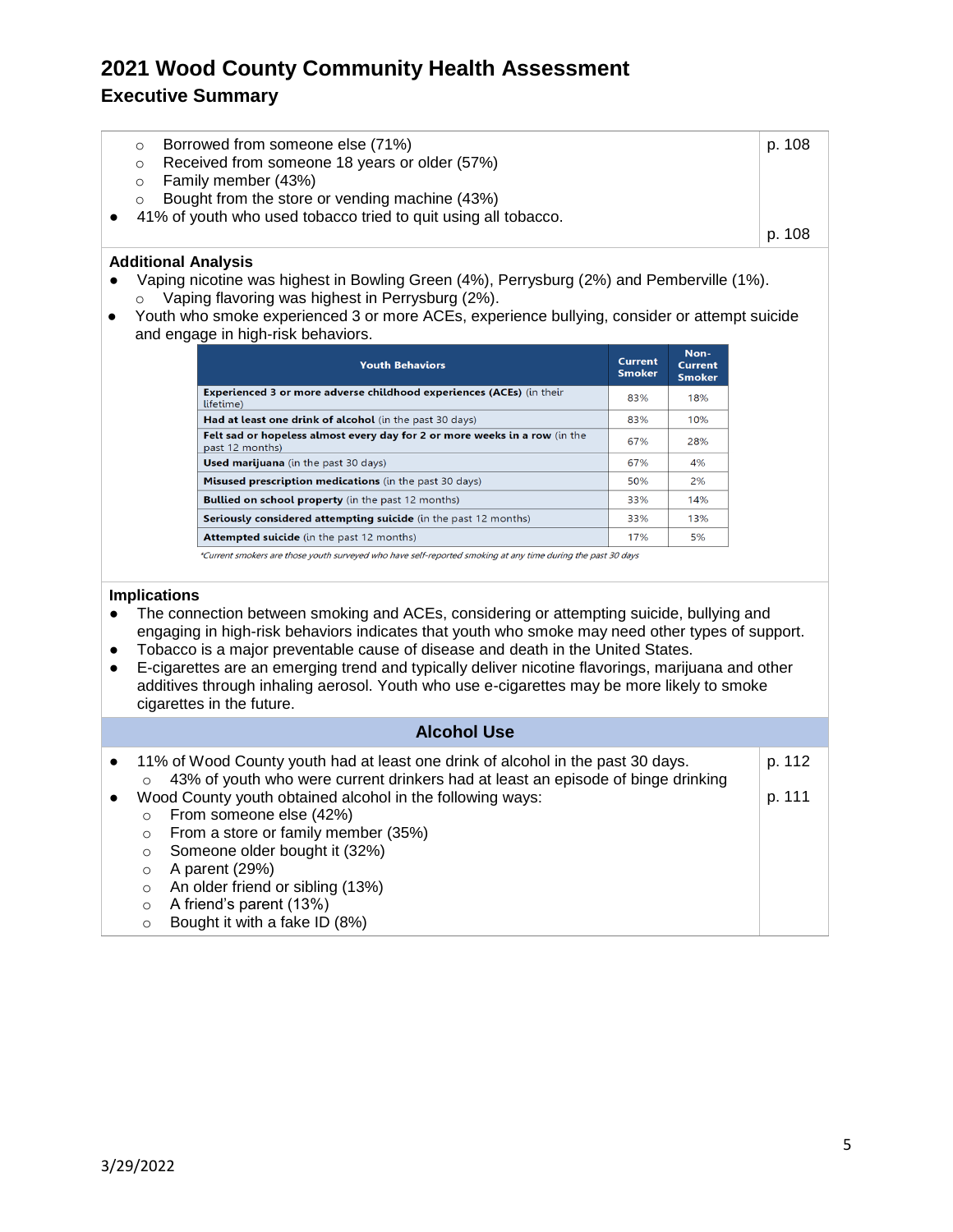#### **Executive Summary**

#### **Additional Data**

| <b>Youth Behaviors</b>                                                                   | <b>Current</b><br><b>Drinker</b> | <b>Non-Current</b><br><b>Drinker</b> |
|------------------------------------------------------------------------------------------|----------------------------------|--------------------------------------|
| Felt sad or hopeless for two or more weeks in a row (in the past 12<br>months)           | 63%                              | 25%                                  |
| <b>Experienced 3 or more adverse childhood experiences (ACEs)</b> (in their<br>lifetime) | 53%                              | 15%                                  |
| <b>Seriously considered attempting suicide</b> (in the past 12 months)                   | 44%                              | 10%                                  |
| <b>Bullied on school property</b> (in the past 12 months)                                | 33%                              | 12%                                  |
| <b>Used marijuana</b> (in the past 30 days)                                              | 28%                              | 2%                                   |
| <b>Attempted suicide</b> (in the past 12 months)                                         | 18%                              | 3%                                   |
| Misused prescription medications (in their lifetime)                                     | 13%                              | 2%                                   |
| <b>Smoked cigarettes</b> (in the past 30 days)                                           | 13%                              | 0%                                   |

#### **Implications**

- While rates of youth alcohol consumption are lower than 2018 (15%) and well below Ohio (26%) and U.S. (29%) rates, alcohol use is connected to many chronic diseases and health conditions.
- 42% of youth obtained alcohol from a parent or a friend's parents, suggesting that parents may need to be considered in efforts to impact youth alcohol consumption.
- The connection between alcohol use and ACEs suggests that youth who are drinkers may need other types of support.

| <b>Drug Use</b> |
|-----------------|
|-----------------|

| $\bullet$<br>$\bullet$ | 5% of youth had used marijuana at least once in the past 30 days.<br>3% used medications that were not prescribed for them or took more than prescribed to<br>get high at some time in their life.                                                                                                                                   | p. 115<br>p. 115 |
|------------------------|--------------------------------------------------------------------------------------------------------------------------------------------------------------------------------------------------------------------------------------------------------------------------------------------------------------------------------------|------------------|
| $\bullet$<br>$\bullet$ | 4% were offered, sold or given an illegal drug on school property in the past year.<br>Reasons reported for not seeking help for alcohol, tobacco or other drug use:<br>Possibility of getting in trouble (26%)<br>$\circ$<br>Not knowing where to go (12%)<br>$\circ$<br>74% of youth reported they did not think they needed help. | p. 115<br>p. 115 |

#### **Additional Analysis**

Vaping marijuana was highest in Bowling Green (3%), Perrysburg (1%) and Northwood (1%).

#### **Implications**

- While the rate of youth marijuana use is lower than 2018 (5% vs 9%) and well below Ohio and U.S. rates, marijuana use is associated with an increased risk of depression and suicide.
- The connection between marijuana use and ACEs suggests that youth who use marijuana may need other types of support.

### **Youth Violence and Bullying**

● 30% of youth had been bullied in the past year. o 21% were verbally bullied.

p. 125

- Females had a higher rate of experiencing bullying (38%) compared to males (18%).
- 8% (1 in 12) of youth carried a weapon (such as a gun, knife or club) in the past month.
- 15% of youth had been involved in a physical fight.
- 5% of youth had been hit, slapped or physically hurt by an adult in the past month.

#### **Additional Analysis**

- Youth who reported being bullied also vaped nicotine (15%), flavoring (14%), marijuana (12%).
- 13% of youth who reported being bullied also carried weapons.
- 88% of 11th graders were bullied in the past year.
- Those who reported being bullied and carried a weapon lived in Bowling Green and Rossford (29%) and Luckey, Weston and North Baltimore (14%).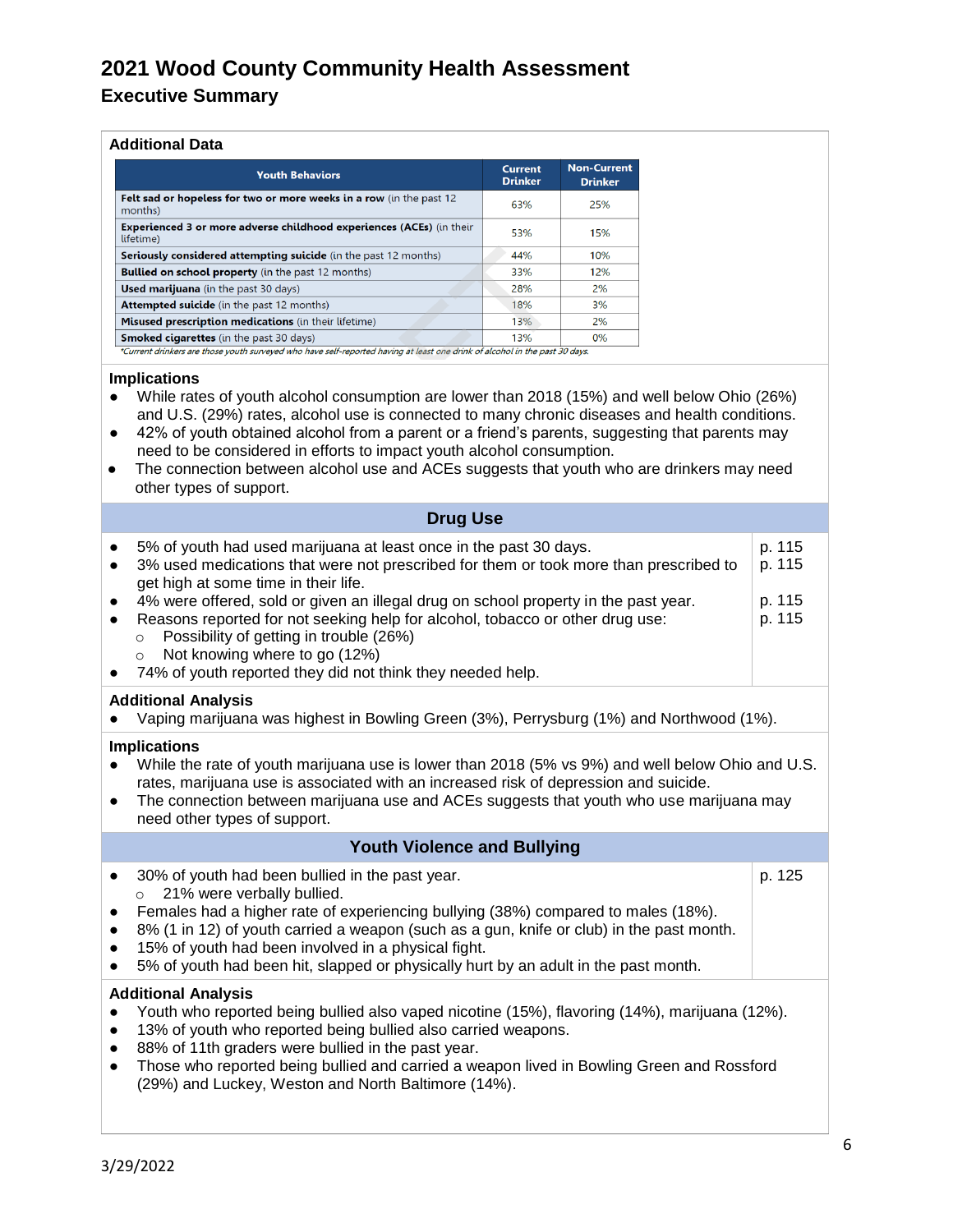### **2021 Wood County Community Health Assessment Executive Summary**

| <b>Additional Data</b> |                                                                                               |                |                        |  |  |  |  |
|------------------------|-----------------------------------------------------------------------------------------------|----------------|------------------------|--|--|--|--|
|                        | <b>Youth Behavior</b>                                                                         | <b>Bullied</b> | Non-<br><b>Bullied</b> |  |  |  |  |
|                        | Felt sad or hopeless almost every day for 2 or more weeks in a<br>row (in the past 12 months) | 60%            | 23%                    |  |  |  |  |
|                        | <b>Overweight or obese</b>                                                                    | 50%            | 28%                    |  |  |  |  |
|                        | <b>Experienced 3 or more adverse childhood experiences (ACEs)</b><br>(in their lifetime)      | 42%            | 15%                    |  |  |  |  |
|                        | <b>Seriously considered attempting suicide</b> (in the past 12 months)                        | 29%            | 11%                    |  |  |  |  |
|                        | Had at least one drink of alcohol (in the past 30 days)                                       | 25%            | 9%                     |  |  |  |  |
|                        | <b>Carried a weapon</b> (in the past 30 days)                                                 | 13%            | 7%                     |  |  |  |  |
|                        | <b>Used marijuana</b> (in the past 30 days)                                                   | 11%            | 4%                     |  |  |  |  |
|                        | <b>Attempted suicide</b> (in the past 12 months)                                              | 10%            | 4%                     |  |  |  |  |
|                        | Misused prescription medications (in their lifetime)                                          | 6%             | 2%                     |  |  |  |  |
|                        | <b>Smoked cigarettes</b> (in the past 30 days)                                                | 4%             | 1%                     |  |  |  |  |

#### **Implications**

● Youth who reported being bullied experience higher rates of depression, and more likely to consider or attempt suicide. They are also more likely to engage in risky behaviors such as smoking and drug use, suggesting that mental health and other types of support may lead to health improvements across many areas for youth who experience bullying.

#### **Adverse Childhood Events**

| $\bullet$<br>$\bullet$                                                                                                                                                                       | 19% of youth experienced three or more ACEs in their life.<br>42% of youth who were bullied experienced 3 or more ACEs in their life.<br>• 83% of youth who were current smokers were most likely to experience 3 or more ACEs | p. 29<br>p. 126<br>p. 109 |  |  |  |  |
|----------------------------------------------------------------------------------------------------------------------------------------------------------------------------------------------|--------------------------------------------------------------------------------------------------------------------------------------------------------------------------------------------------------------------------------|---------------------------|--|--|--|--|
| <b>Implications</b><br>ACES can lead to poorer health outcomes including obesity, depression, and alcoholism. The greater<br>the number of ACEs, the greater the risk for negative outcomes. |                                                                                                                                                                                                                                |                           |  |  |  |  |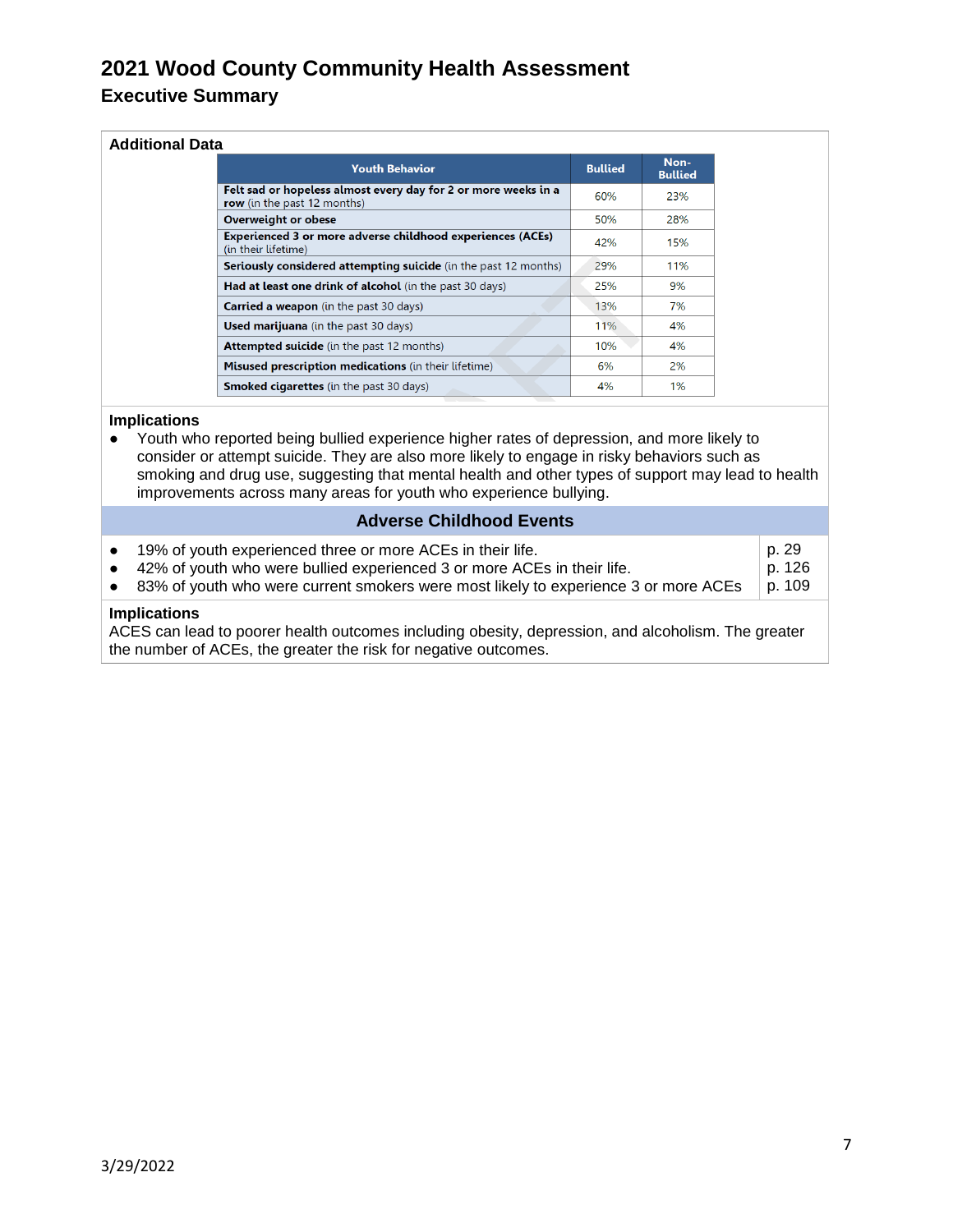| <b>Child Data</b>                                                                                                                                                                                                                                                                                                                                                                                                                                                                                                                                                                                                                                                                                                                                                                                                                                                                                                                                                                                         |                           |  |  |  |  |  |
|-----------------------------------------------------------------------------------------------------------------------------------------------------------------------------------------------------------------------------------------------------------------------------------------------------------------------------------------------------------------------------------------------------------------------------------------------------------------------------------------------------------------------------------------------------------------------------------------------------------------------------------------------------------------------------------------------------------------------------------------------------------------------------------------------------------------------------------------------------------------------------------------------------------------------------------------------------------------------------------------------------------|---------------------------|--|--|--|--|--|
| <b>Mental Health</b>                                                                                                                                                                                                                                                                                                                                                                                                                                                                                                                                                                                                                                                                                                                                                                                                                                                                                                                                                                                      |                           |  |  |  |  |  |
| <b>Findings</b>                                                                                                                                                                                                                                                                                                                                                                                                                                                                                                                                                                                                                                                                                                                                                                                                                                                                                                                                                                                           | <b>Source</b>             |  |  |  |  |  |
| Parents reported their children took medication for the following conditions:<br>Attention deficit disorder or attention deficit hyperactivity disorder (78%)<br>$\circ$<br>Depression (57%)<br>$\circ$<br>Anxiety problems (25%)<br>$\circ$<br>8% of parents reported their child needed counseling in the past year; 3% reported their<br>child needed psychiatry.<br>30% of parents reported their child was bullied in the past year.<br>24% were verbally bullied (teased, taunted or called harmful names)<br>$\circ$<br>11% were indirectly bullied (spread mean rumors about them or kept out of a "group")<br>$\circ$<br>4% were physically bullied (hit, kicked, punched or people took their belongings)<br>$\circ$<br>2% were cyberbullied (teased, taunted, or threatened by email or cell phone)<br>$\circ$<br>No child was sexually bullied (using nude or semi-nude pictures to blackmail,<br>$\circ$<br>intimidate, or exploit, or to pressure someone to have sex who does not want to) | p.129<br>p. 133<br>p. 136 |  |  |  |  |  |
| <b>Additional Analysis</b><br>Rates of child bullying are consistent with youth bullying rates.<br>In the 2018 CHA, parents reported their child took prescription medications for the following<br>$\bullet$<br>conditions: attention deficit disorder or attention deficit hyperactivity disorder (85%), depression<br>(50%) and anxiety problems (25%).                                                                                                                                                                                                                                                                                                                                                                                                                                                                                                                                                                                                                                                |                           |  |  |  |  |  |
| Implications<br>While comparisons to state and national data are not available, prescription medication prescribed<br>for children suggest rates of depression and anxiety comparable to that of youth and adults.<br>Since bullying rates are similar for children and youth, impacts to younger children may be<br>$\bullet$<br>comparable to those of youth.                                                                                                                                                                                                                                                                                                                                                                                                                                                                                                                                                                                                                                           |                           |  |  |  |  |  |
| <b>Weight Status</b>                                                                                                                                                                                                                                                                                                                                                                                                                                                                                                                                                                                                                                                                                                                                                                                                                                                                                                                                                                                      |                           |  |  |  |  |  |
| More than 21% of children were classified as obese by Body Mass Index calculation.<br>٠<br>12% were overweight, 59% were normal weight, and 8% were underweight.<br>$\circ$                                                                                                                                                                                                                                                                                                                                                                                                                                                                                                                                                                                                                                                                                                                                                                                                                               | p. 134                    |  |  |  |  |  |
| <b>Implications</b><br>Obese, overweight and underweight children are at higher risks for various health conditions.<br>Educating parents on healthy living for children may address under- and overweight conditions.<br>$\bullet$                                                                                                                                                                                                                                                                                                                                                                                                                                                                                                                                                                                                                                                                                                                                                                       |                           |  |  |  |  |  |
| <b>ACEs</b>                                                                                                                                                                                                                                                                                                                                                                                                                                                                                                                                                                                                                                                                                                                                                                                                                                                                                                                                                                                               |                           |  |  |  |  |  |
| Parents reported their child ever experienced the following (ACEs):<br>$\bullet$<br>Parents became separated or were divorced (13%)<br>$\circ$<br>Lived with someone who was mentally ill, suicidal, or severely depressed (5%)<br>$\circ$<br>Lived with someone who had a problem with alcohol or drugs (3%)<br>$\circ$<br>Lived with a parent/guardian who served time in jail (2%)<br>$\circ$<br>Saw or heard any parents or adults in their home physically hurt each other (1%)<br>$\circ$<br>Parent/guardian who died (1%)<br>$\circ$<br>Had been the victim of violence or witnessed violence in their neighborhood $\left($ <1%)<br>$\circ$                                                                                                                                                                                                                                                                                                                                                       | p. 138                    |  |  |  |  |  |
| <b>Implications</b><br>Youth data indicates additional risk from experiencing multiple ACEs. ACEs can lead to poorer<br>health outcomes including obesity, depression and alcoholism. The effects of ACEs can<br>accumulate overtime, impacting the child through adulthood.<br>The greater the number of ACEs, the greater the risk for negative health outcomes. Educating<br>parents about ACEs and their impacts on children may be helpful.                                                                                                                                                                                                                                                                                                                                                                                                                                                                                                                                                          |                           |  |  |  |  |  |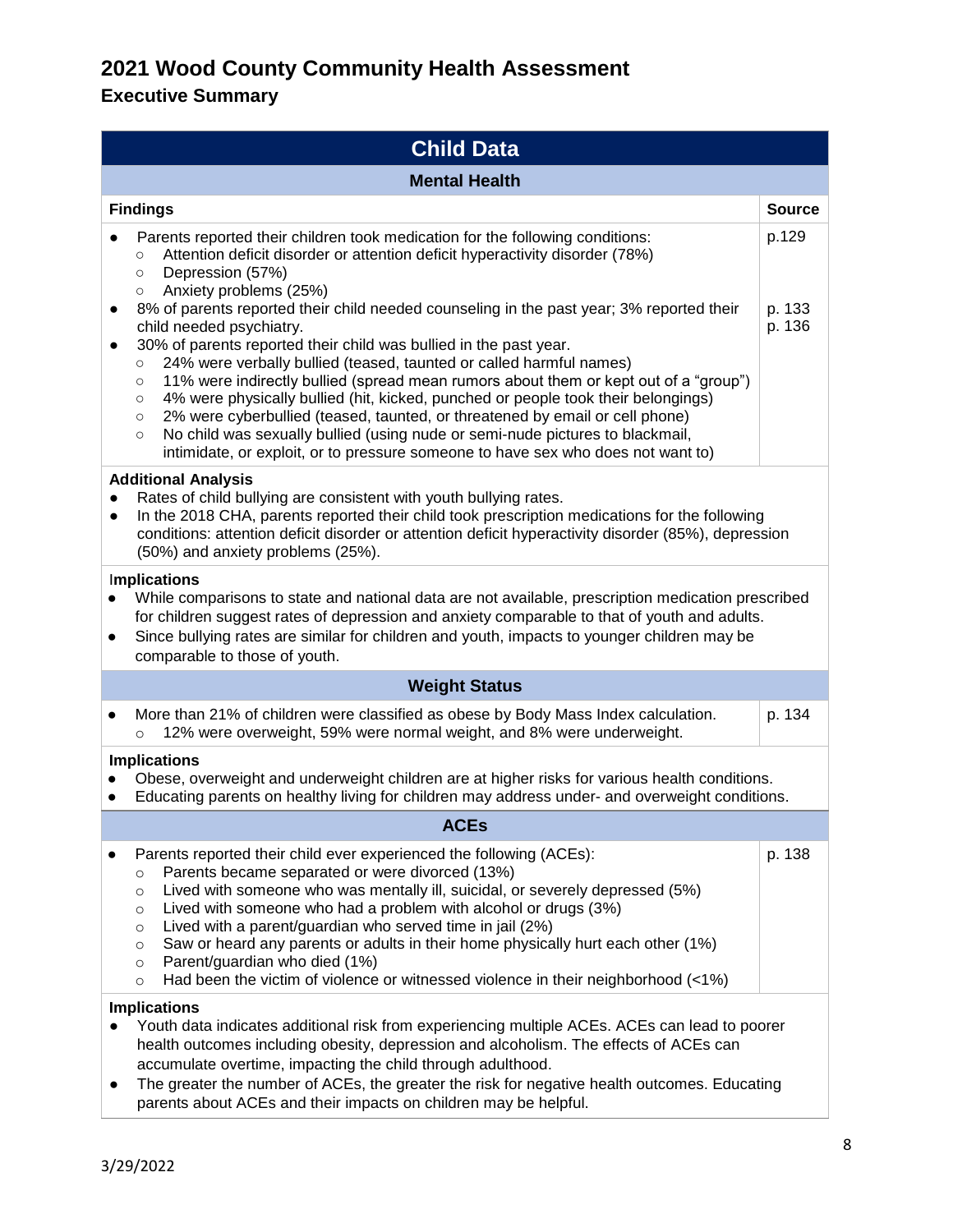### **2021 Wood County Community Health Assessment Executive Summary**

| <b>Demographics</b>                      |                    |                                                             |                                       |  |  |  |  |
|------------------------------------------|--------------------|-------------------------------------------------------------|---------------------------------------|--|--|--|--|
| Variable                                 | 2021 Survey Sample | <b>Wood County</b><br>Census 2015-2019<br>(5-year estimate) | Ohio Census 2019<br>(1-year estimate) |  |  |  |  |
| Age                                      |                    |                                                             |                                       |  |  |  |  |
| $20 - 29$                                | 14.5%              | 19.0%                                                       | 13.2%                                 |  |  |  |  |
| $30 - 39$                                | 25.7%              | 10.9%                                                       | 12.6%                                 |  |  |  |  |
| 40-49                                    | 13.1%              | 11.5%                                                       | 11.9%                                 |  |  |  |  |
| 50-59                                    | 17.5%              | 11.9%                                                       | 13.1%                                 |  |  |  |  |
| 60 plus                                  | 26.9%              | 21.4%                                                       | 24.6%                                 |  |  |  |  |
| Race / Ethnicity                         |                    |                                                             |                                       |  |  |  |  |
| White                                    | 94.9%              | 91.9%                                                       | 83.5%                                 |  |  |  |  |
| <b>Black or African American</b>         | 1.2%               | 2.6%                                                        | 14.4%                                 |  |  |  |  |
| American Indian and<br>Alaska Native     | 0.8%               | 0.2%                                                        | 0.8%                                  |  |  |  |  |
| Asian                                    | 0.4%               | 1.7%                                                        | 3.0%                                  |  |  |  |  |
| Other                                    | 3.9%               | 1.5%                                                        | 1.3%                                  |  |  |  |  |
| Hispanic Origin (may be of<br>any race)  | 3.5%               | 5.6%                                                        | 4.0%                                  |  |  |  |  |
| <b>Marital Status</b>                    |                    |                                                             |                                       |  |  |  |  |
| <b>Married Couple</b>                    | 62.5%              | 46.4%                                                       | 47.0%                                 |  |  |  |  |
| Never been                               | 20.9%              | 37.1%                                                       | 32.7%                                 |  |  |  |  |
| married/member of an<br>unmarried couple |                    |                                                             |                                       |  |  |  |  |
| Divorced/Separated                       | 8.7%               | 11.4%                                                       | 13.9%                                 |  |  |  |  |
| Widowed                                  | 6.0%               | 5.1%                                                        | 6.3%                                  |  |  |  |  |
| Education                                |                    |                                                             |                                       |  |  |  |  |
| Less than High School<br>Diploma         | 2.1%               | 5.7%                                                        | 9.2%                                  |  |  |  |  |
| High School Diploma                      | 20.9%              | 30.7%                                                       | 32.6%                                 |  |  |  |  |
| Some college/ College<br>graduate        | 76.6%              | 50.9%                                                       | 58.1%                                 |  |  |  |  |
| Income (Families)                        |                    |                                                             |                                       |  |  |  |  |
| \$14,999 and less                        | 7.1%               | 3.6%                                                        | 6.0%                                  |  |  |  |  |
| \$15,000 to \$24,999                     | 8.0%               | 3.3%                                                        | 5.9%                                  |  |  |  |  |
| \$25,000 to \$49,999                     | 13.1%              | 17.0%                                                       | 18.7%                                 |  |  |  |  |
| \$50,000 to \$74,999                     | 19.3%              | 20.4%                                                       | 19.4%                                 |  |  |  |  |
| \$75,000 or more                         | 45.0%              | 55.5%                                                       | 49.9%                                 |  |  |  |  |